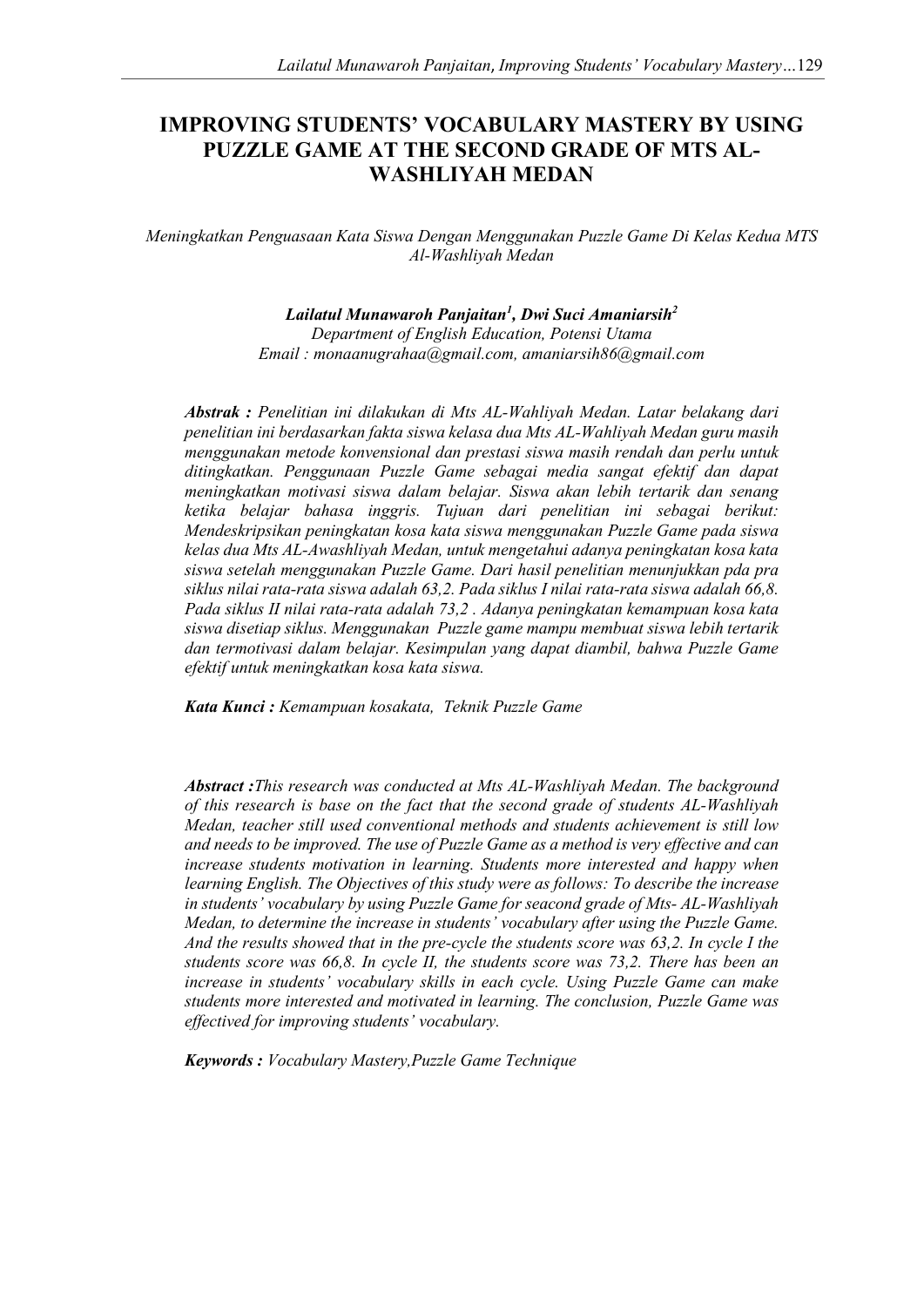## **1. INTRODUCTION**

#### *The Background of Study*

Language is a very important for communication. Language is used in daily activities as a means of communication with many people. Language is used as a communication tool for carrying out commands, cooperation and many other things. If there is no language, humans will have difficulty communicating.

In Indonesian, English has become second language after Indonesian. To make it better the use of English has been applied early in School. But only included in local content lessons. And the purpose of learning english early on is to introduce English to students. Difficulties of students in learning English, lack of students' vocabulary skills.

Learning English in junior high school includes several abilities such as speaking, listening, reading, and writing. And English learning is also taught like vocabulary.Understanding vocabulary is generally considered as an important part of the learning process of a language or the development of one's abilities in a language that is already mastered. In this research, the researcher focus on improving vocabulary' mastery by using Puzzle Game.

#### *The Problem of the Study*

From the research background mentioned, identify the research problem: How is the application of Puzzle Game to improving vocabulary'mastery at the second grade of MTS Al-Washliyah Medan?.

## *The Objective of the Study*

The purpose of this study can application students'vocabularymastery at the second grade of MTS Al-Washliyah Medan by using Puzzle Games .

#### *The Scope of Study*

There are many games that can be used to improve teaching learning of English such as Puzzle, Anagram, guessing word, crossword puzzle, and scrabble. To minimize to wide area, the researcher focused on Improving Students' Vocabulary Mastery by Using Puzzle Game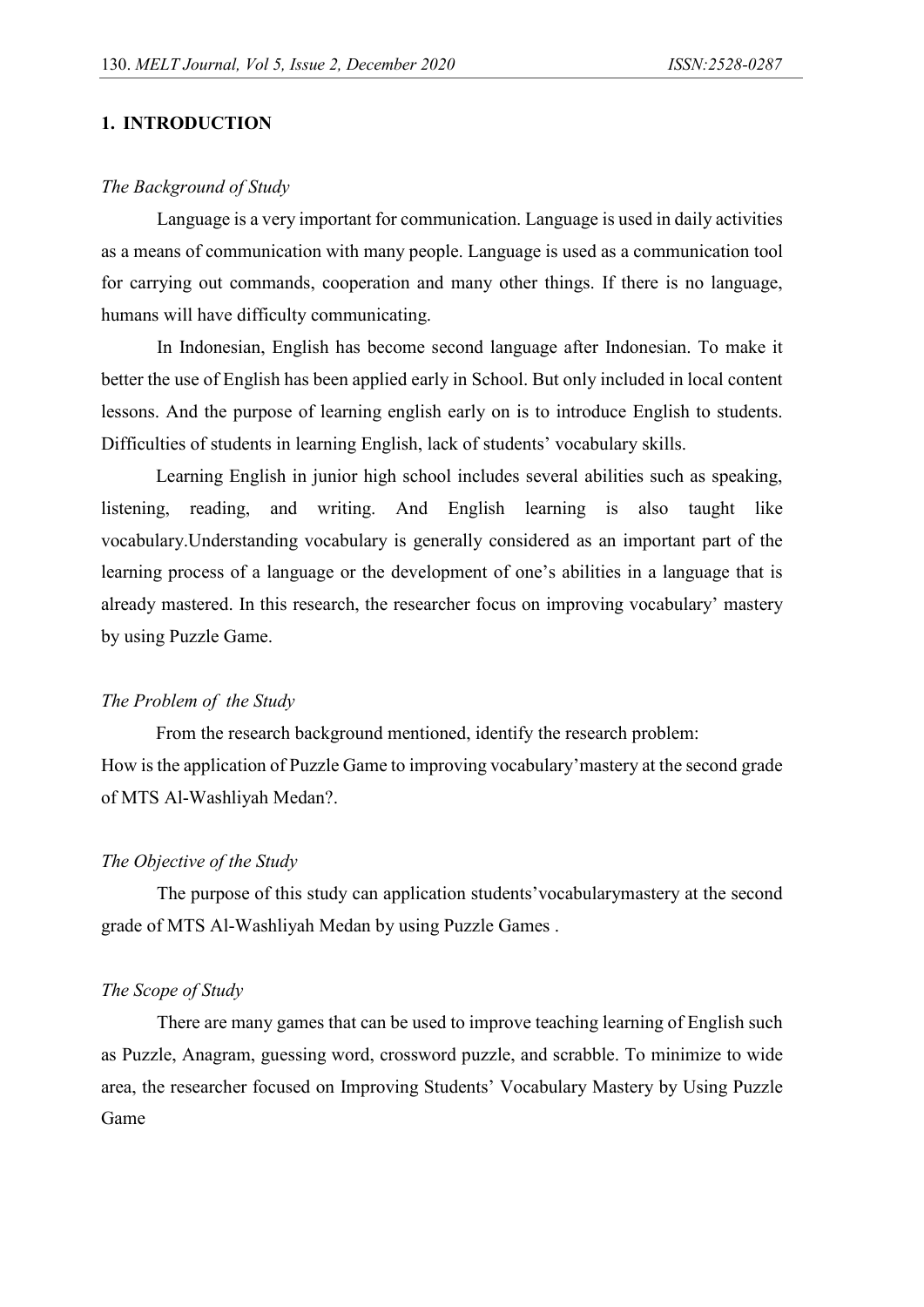## *The Significance of the Study*

The researcher chooses the strategy above with the consideration that were benefits for the relavant research involve, as elaborate below.

- 1. Teacher: expanding teacher knowledge, more creative teachers use a variety of techniques especially English teacher, students are more interested in learning vocabulary and enjoying learning.
- 2. Students: first, introduce them to the puzzle game and start to play it to improve their vocabulary mastery. The results of this research will be useful for students to be more interested and to improve their vocabulary mastery.
- 3. Researchers: the results of this study will be useful for researchers who wants to conduct research related to this research.

## **2. REVIEW OF RELATED LITERATURE**

#### *Theoretical Description*

## *Vocabulary*

 According to Anderson (2010: 1) states that vocabulary can be defined generally as knowledge of words or word meaning. Vocabulary become basic element in learning language and without vocabulary knowledge people can not learn any language. Two kinds of vocabulary first receptive vocabulary and second productive vocabulary.

According to Graves (2016) Vocabulary knowledge is an essential aspect of succesful literacy program, so any time that teachers devote to vocabulary instruction is time well-spent.

# *The Aspect of vocabulary*

# Meaning

Teacher should teach their students that a word may have more than one meaning when used in different context.

#### *Spelling*

Spelling is needed in reading. Spelling is as the connector sound a letter.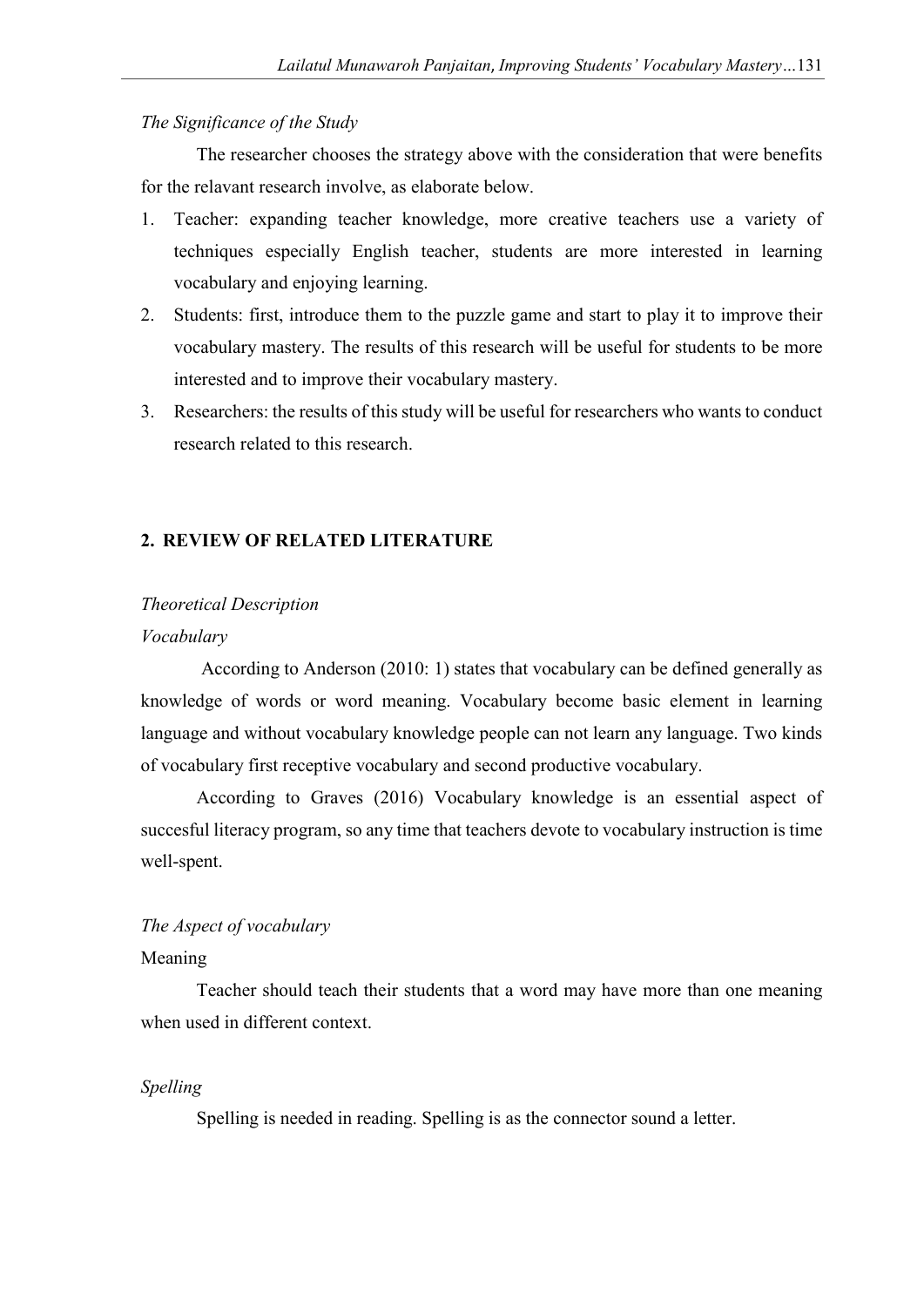## *Pronunciation*

Pronunciation is difficult to learn because there is no connection between word spelling and pronunciation.

## *Word classes*

Word classes are categories of word such as nouns, verb, adverbs, adjectives

# *Word use*

Word use is the way a word, phrase, or concept is used in a language

#### *Teaching vocabulary*

Teaching English vocabulary is better then other aspect of the language, such as grammer, speaking, reading and writing.

## *Assesing for vocabulary mastery*

Students assessment is the process of evaluating students' abilities when they learn new vocabulary during class lessons.

#### *Definition of game*

Games are the most interesting and fun way to make students more excited about using their ability. Games are usually used as a competition to win, follow the rules, and enjoyment of experience.According to Allen (2010:52) that game is helpful because they can make students feel that certain words are important and necessary, because without thouse words, the object of the game can not achived.

# *Puzzle Game*

Puzzle game can attract students learning and create enthusism for learning while playing.Puzzle game can also be used at home or in schools that have been given by the teacher.

# *Scrabble*

According to Robert B. Taylor in Huda (2013:303) srcabble is one of the learning methods that can improve students' concentration and speed of thinking.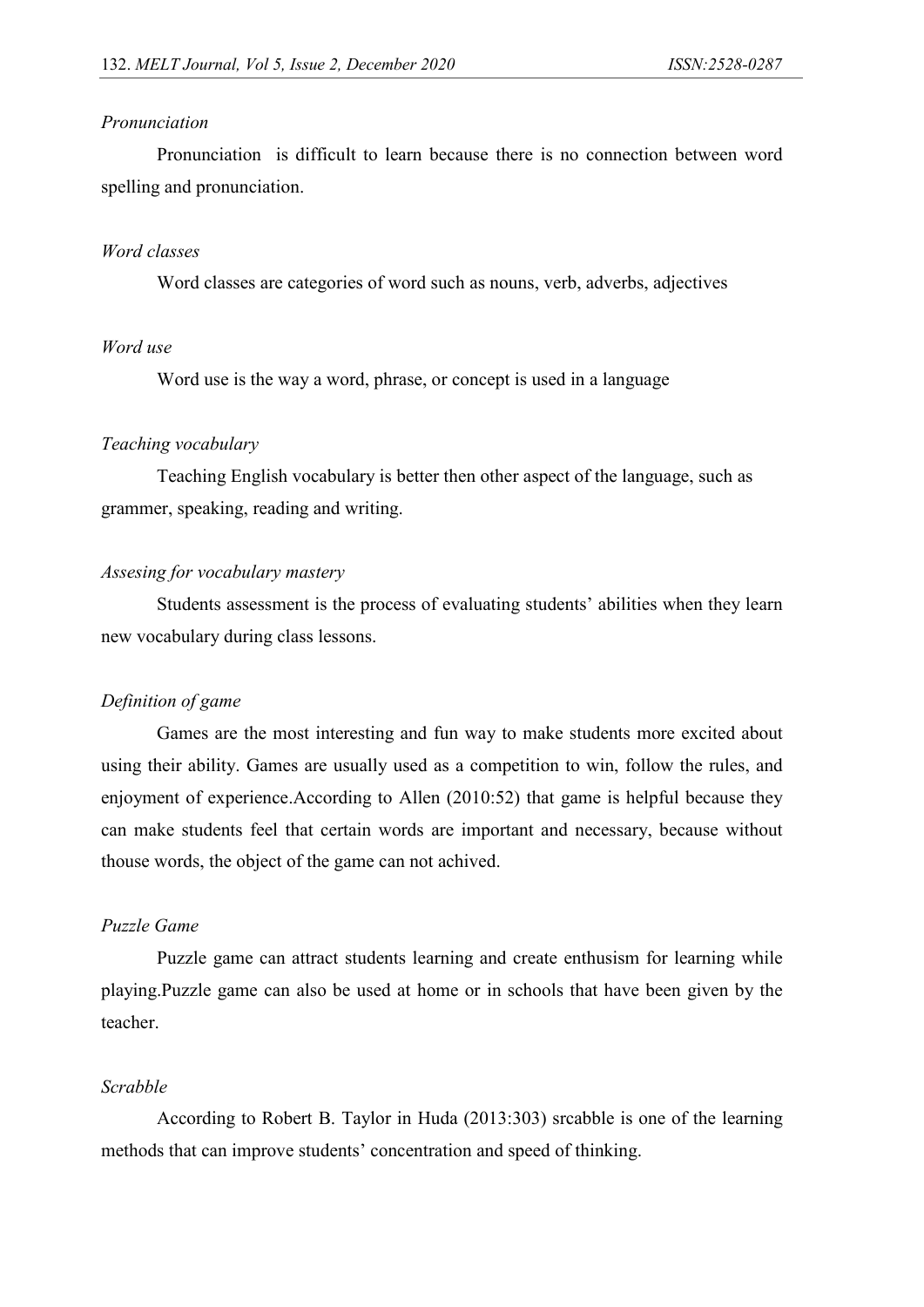## *Crossword Puzzle*

According to Oxford Learner dictionary (2003:349) Crossword puzzle stands out from the rest as a classroom tool. Puzzle is a game that you have to think about carefully in order to answer it or do it.Based on the opinion of experts, crossword is one game that can be used to improve students' vocabulary learning skills, crossword puzzle game will make the brain get a stimulus to make a word.

## *Conceptual Framework*

As mentioned above, students must be able to vocabulary. Vocabulary is one of important basics in mastering English. If students can not vocabulary, students automatically can not acquire four skills English, such as reading, speaking, writing and listening.Puzzle games were make them more competitive during playing scrabble and crossword puzzle, each group must arrange letters into a word correctly and then they take turns in turn with other friends. The researcher proposed that puzzle game in teaching vocabulary can improve students' vocabulary mastery.

### **3. RESEARCH METHODOLOGY**

#### *Research Design*

According to Creswell (2008:597) Classroom Action Research (CAR) is systematic sprocedure used by teachers (or other individuals in the educational context) to capture quantitative and qualitative data in order to improve educatinal components such as teacher teaching technique or student learning processes. While the observers during the class action process are researchers. There are several stages in the study, namely: Planning, Action, Observation, Reflection.

#### *Research Subject*

The subject of this research was be conducted at MTS Al-Washliyah. The sample of research was one class second grade. The researcher only devides the class only one class consisted of 25 students.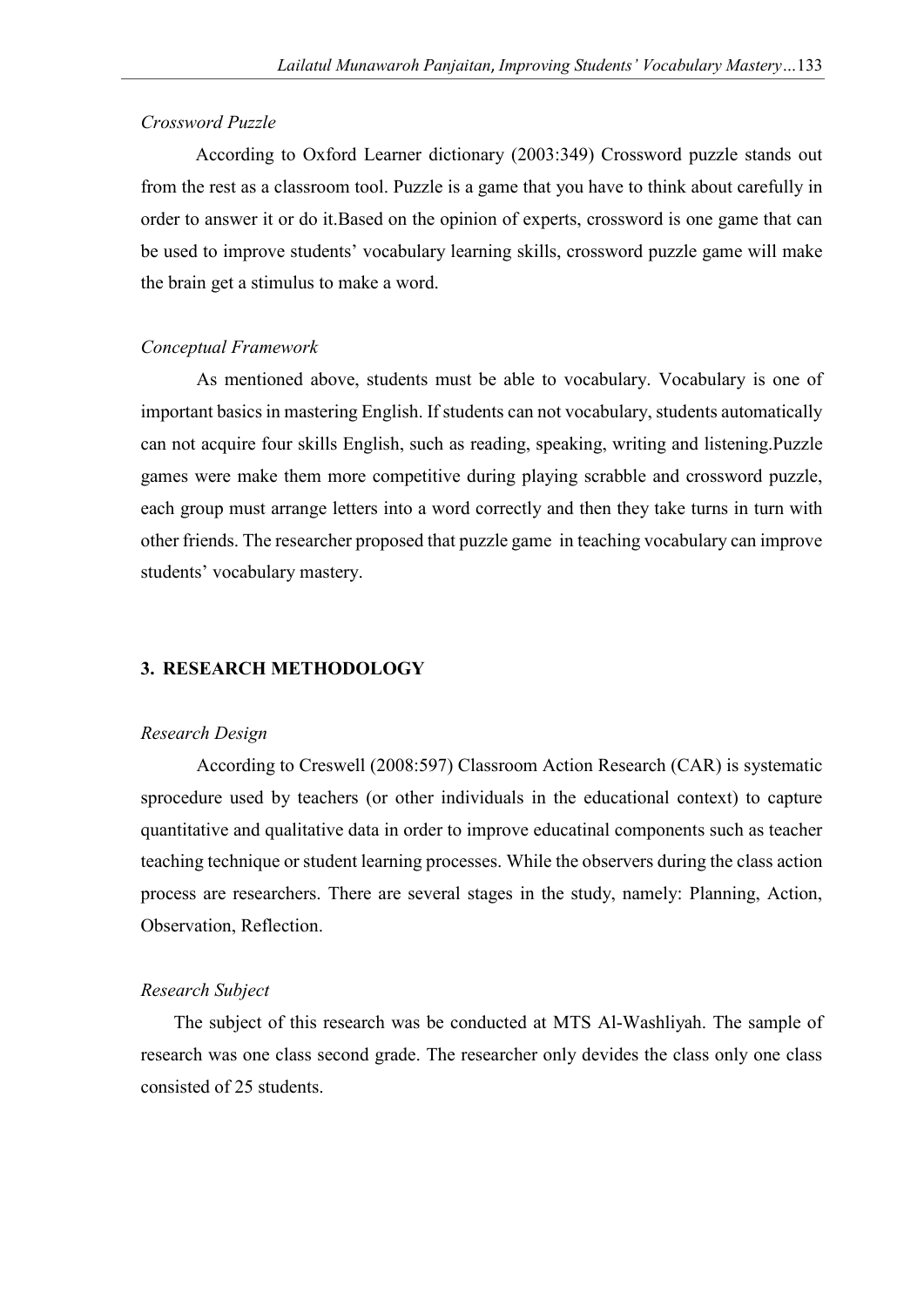## *Research Procedures*

This study was used action research models from Kemmis and Taggart in Winarni (2018:216) research steps are: planning, action, observation, reflection.

# *Cycle I*

- 1. Planning
- 2. Action
- 3. Observation
- 4. Reflection

# *Cycle II*

The action plan in Cycle II that will be carried out is intended. As a result of reflection and improvement tto the implementation of the program in Cycle I. The action stages in Cycle II follow the stages of the action Cycle I.

# *Data Collecting Technique*

- 1. Observation
- 2. Interview
- 3. Test
- 4. Diarynotes
- 5. Study documentation

# **Technique of Data Analysis**

This research used qualitative and quantitative data. The researcher used research observation of students' activities during teaching learning process, and the interview before and after Classroom Action research (CAR).To know the mean of the students' score of vocabulary in each cycle, the following formula:

$$
X = \frac{\sum x}{n}
$$

X: mean ∑x: total score n: number of students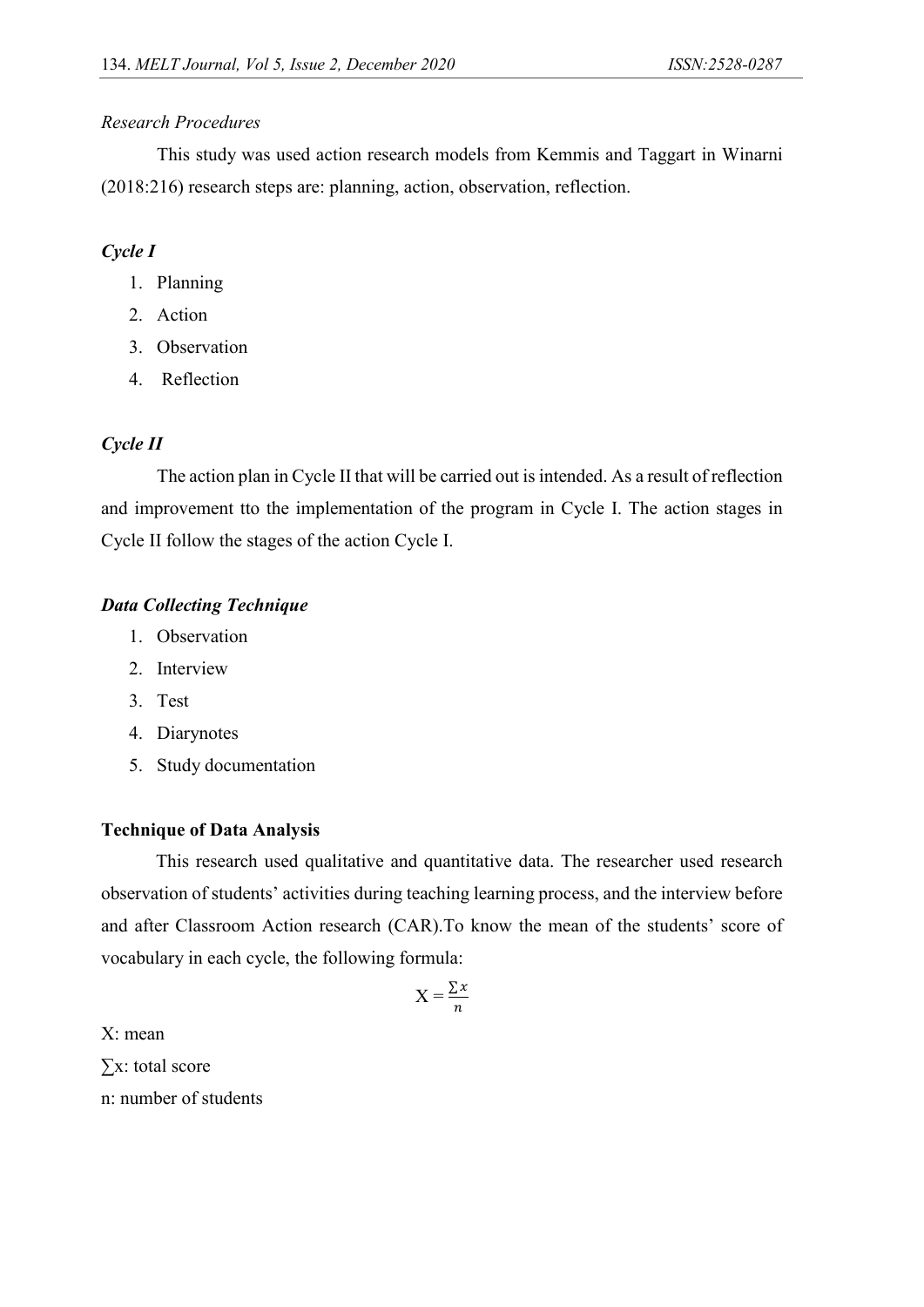To get the class percentage which pass the minimal mastery level criterion (KKM). the formula:

$$
P = \frac{F}{N} \times 100\%
$$

P: the class percentage

F: total of students

N: number of students

Improvement score on vocabulary comprehension from pre-test up to post-test score in cycle 1 and cycle 2. In analyzing that, the researcher uses the formula:

$$
P = \frac{y_1 - y}{y} x 100\%
$$

P: percentage of students' improvement

y: pre-test result

y1: post-test 1

$$
P = \frac{y^2 - y}{y} x 100\%
$$

P: percentage of students' improvement

y: pre-test result

y2: post-test 2

# **4. RESEARCH FINDINGS AND DISCUSSIONS**

#### *The Preliminary Study*

This research are taken from the results of cycle I and cycle II. This research was carried out results of cycle I and cycle II and three meetings in class. The class used by researcher for this study was class VIII A with 25 students.

| No             | Initial   | Pre-test |
|----------------|-----------|----------|
|                | A         | 60       |
| $\overline{2}$ | AR        | 70       |
| 3              | AAP       | 70       |
| 4              | <b>CN</b> | 70       |
| $\overline{5}$ | <b>DR</b> | 70       |

**Table 1. Score of Pre-Test**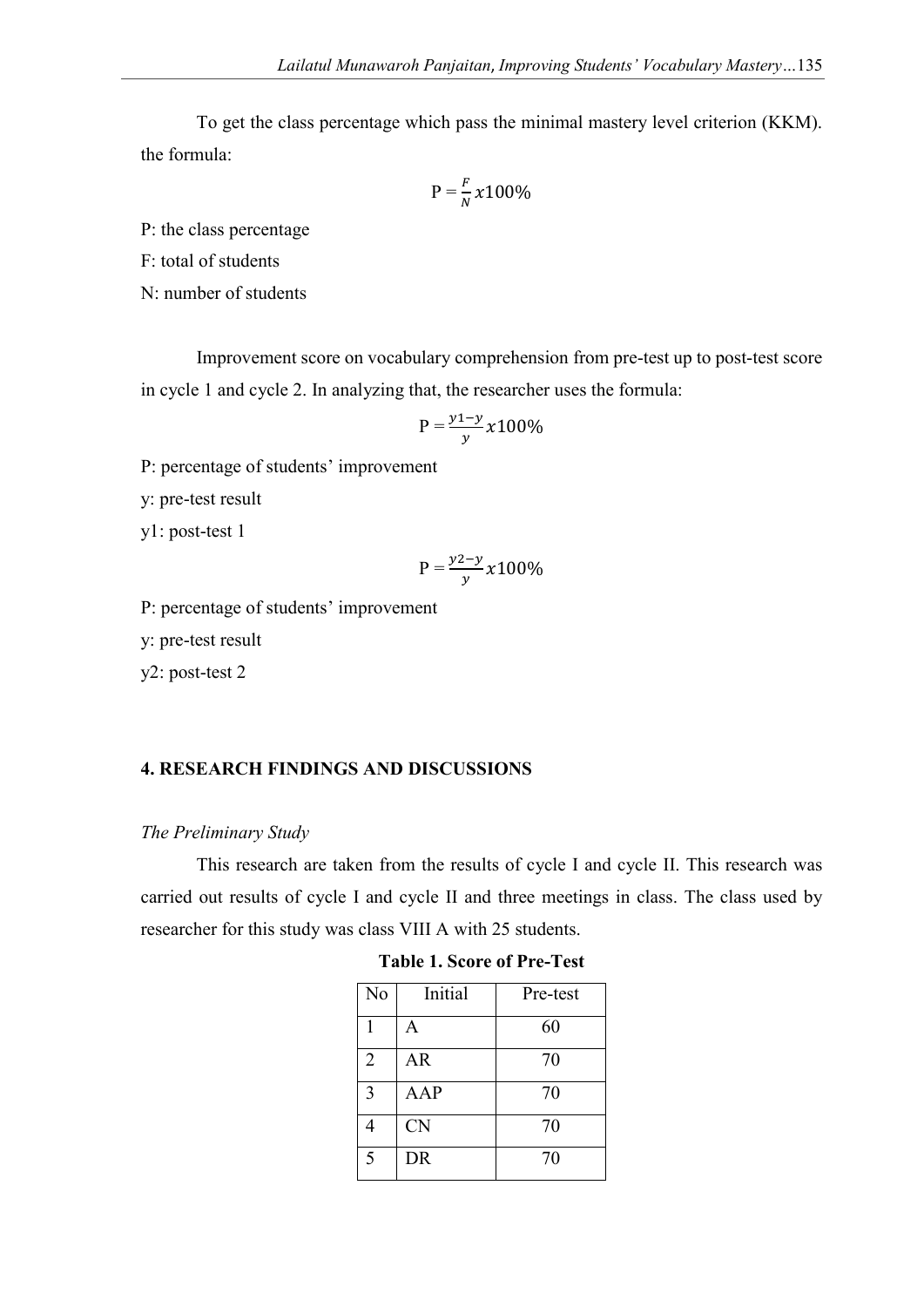| 6                        | DI                      | 50              |
|--------------------------|-------------------------|-----------------|
| $\overline{7}$           | ETI                     | 80              |
| 8                        | <b>FMS</b>              | $\overline{50}$ |
| 9                        | $\overline{F}$          | $\overline{50}$ |
| $\overline{10}$          | $\overline{\mathrm{G}}$ | 60              |
| 11                       | IS                      | 50              |
| $\overline{12}$          | JA                      | 80              |
| $\overline{13}$          | LA                      | $\overline{60}$ |
| $\overline{14}$          | $\overline{M}$          | $\overline{70}$ |
| $\overline{15}$          | $M\overline{AH}$        | $\overline{70}$ |
| $\overline{16}$          | <b>MA</b>               | $\overline{70}$ |
| $\overline{17}$          | <b>MPD</b>              | $\overline{50}$ |
| $\overline{18}$          | <b>MF</b>               | $\overline{60}$ |
| $\overline{19}$          | <b>MP</b>               | $\overline{60}$ |
| 20                       | NP                      | 60              |
| 21                       | <b>NIF</b>              | 70              |
| 22                       | $\overline{\text{NC}}$  | $\overline{70}$ |
| 23                       | PA                      | 70              |
| $\overline{24}$          | $\overline{P}Z$         | $\overline{60}$ |
| 25                       | <b>MIR</b>              | $\overline{60}$ |
| $\overline{\text{MEAN}}$ |                         | 63,2            |

 The class percentage that passed the Critetion of Minimum Completeness (KKM) using the formula:

 $P = \frac{F}{N} \chi 100\%$  $P = \frac{11}{25} \times 100\%$  $P = 44%$ 

The First Cycle of CAR

- 1. Planning
- 2. Action
- 3. Observation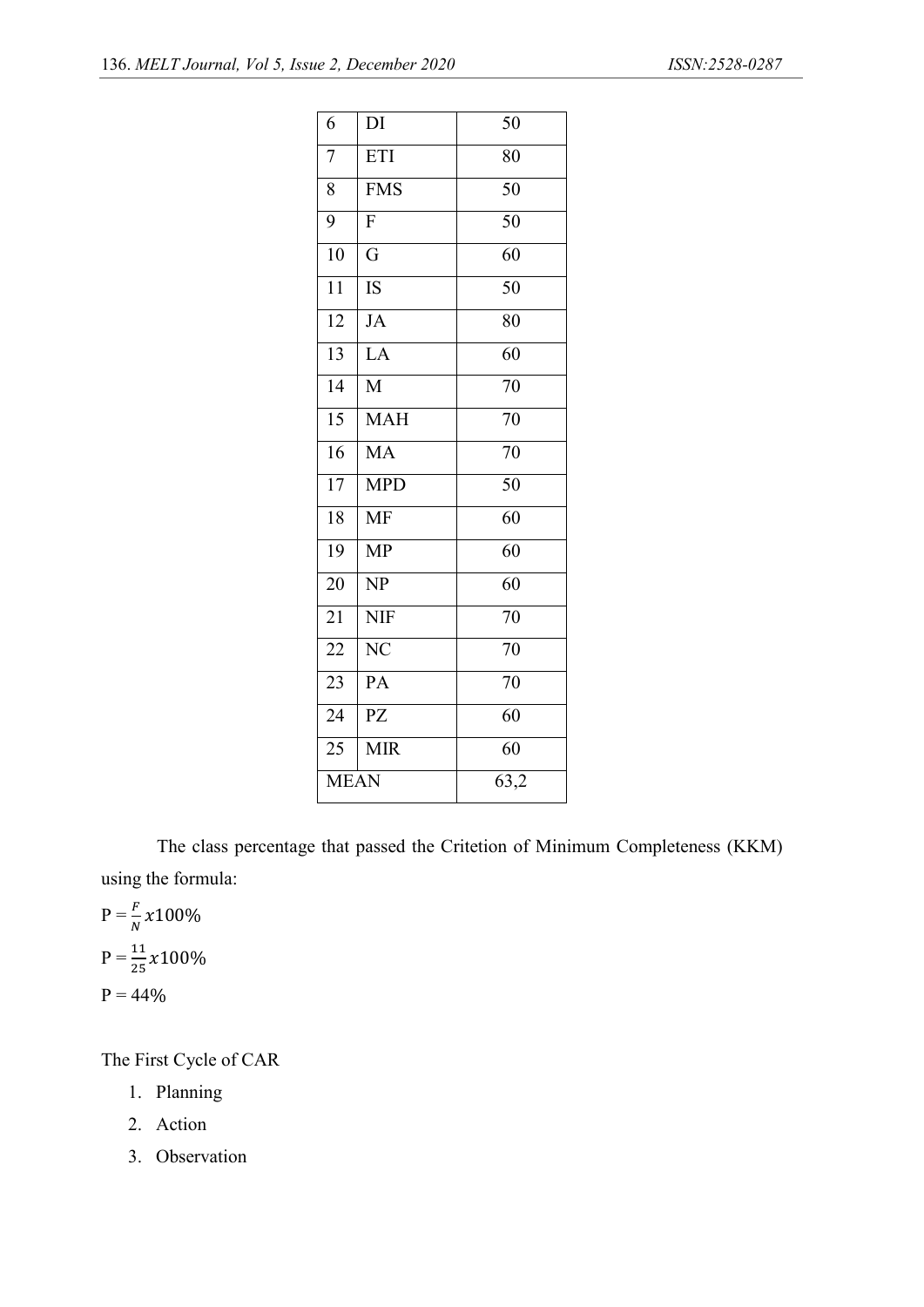4. Reflecting

The Second Cycle of CAR

- 1. Planning
- 2. Action
- 3. Observation
- 4. Reflecting

# *Data Analysis*

 The results of the evaluation between the researcher and teacher, it can be assumed that the application of CAR by using crossword puzzle to improve students' vocabulary skills.



*Figure 1. Vocabulary score in cycle I* 

| No             | Initial      | Cycle II |  |
|----------------|--------------|----------|--|
| $\mathbf{1}$   | $\mathbf{A}$ | 80       |  |
| $\overline{2}$ | <b>AR</b>    | 70       |  |
| $\overline{3}$ | AAP          | 80       |  |
| $\overline{4}$ | <b>CN</b>    | 80       |  |
| 5              | DR           | 70       |  |
| 6              | DI           | 70       |  |
| $\overline{7}$ | <b>ETI</b>   | 80       |  |
| 8              | <b>FMS</b>   | 80       |  |
| 9              | F            | 80       |  |
| 10             | G            | 80       |  |
| 11             | IS           | 80       |  |
| 12<br>JA       |              | 70       |  |

**Table 2. Score of Cycle II**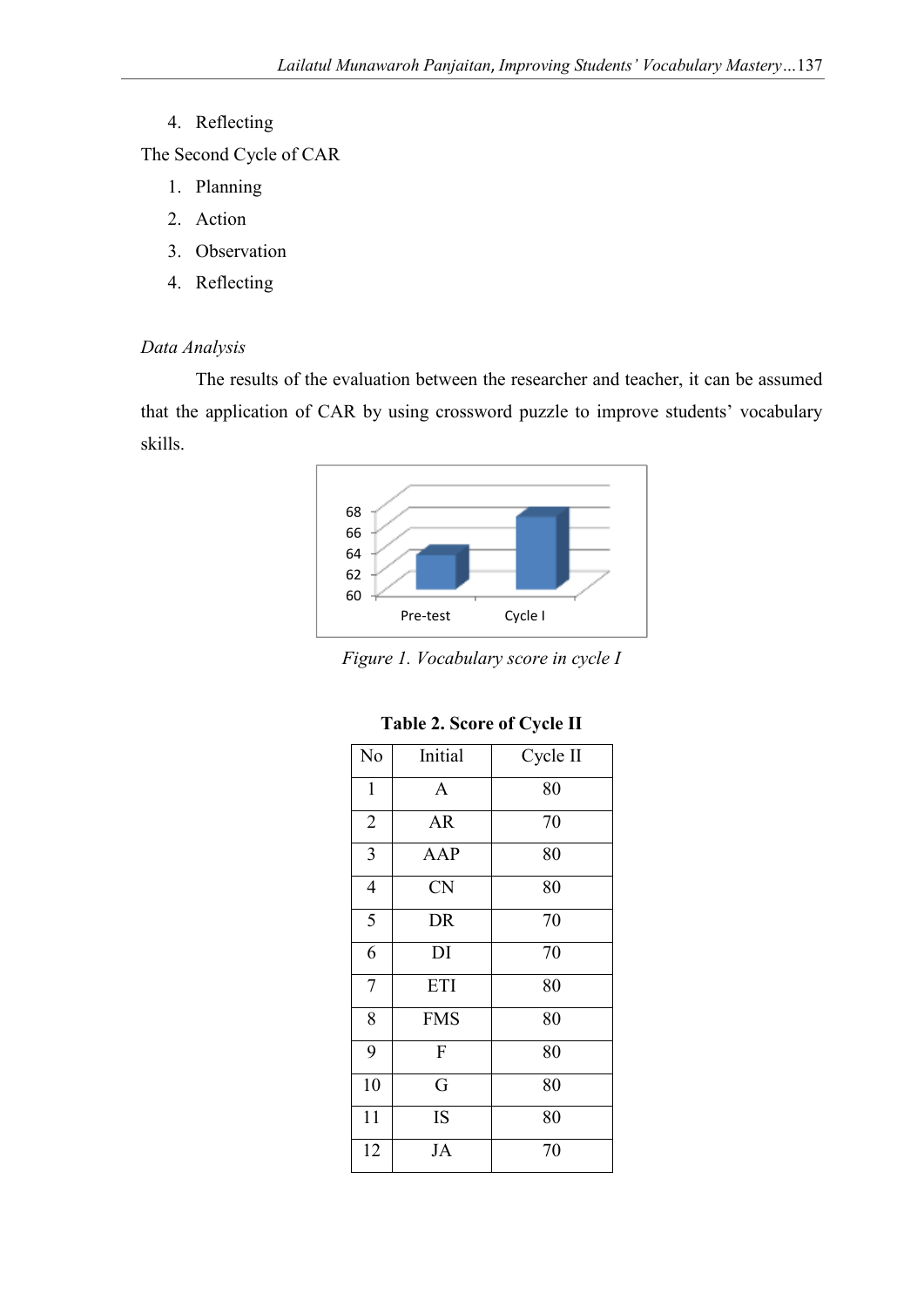

**Figure 2. Vocabulary score in cycle II** 

In post-test 2, the data showed the mean score was 73,2. Thus the researcher made:

$$
P = \frac{y^2 - y}{y} x 100\%
$$
  
 
$$
P = \frac{73.2 - 63.2}{63.2} x 100\%
$$
  
 
$$
P = 15.8\%
$$

The results of score students from post-test 2 showed the data 15,8% improvement from the pre-test. In cycle II of post-test 2, there were 23 students passed the KKM. It was calculate from the percentage, it was 92% , the formula:

 $P = \frac{F}{N} \chi 100\%$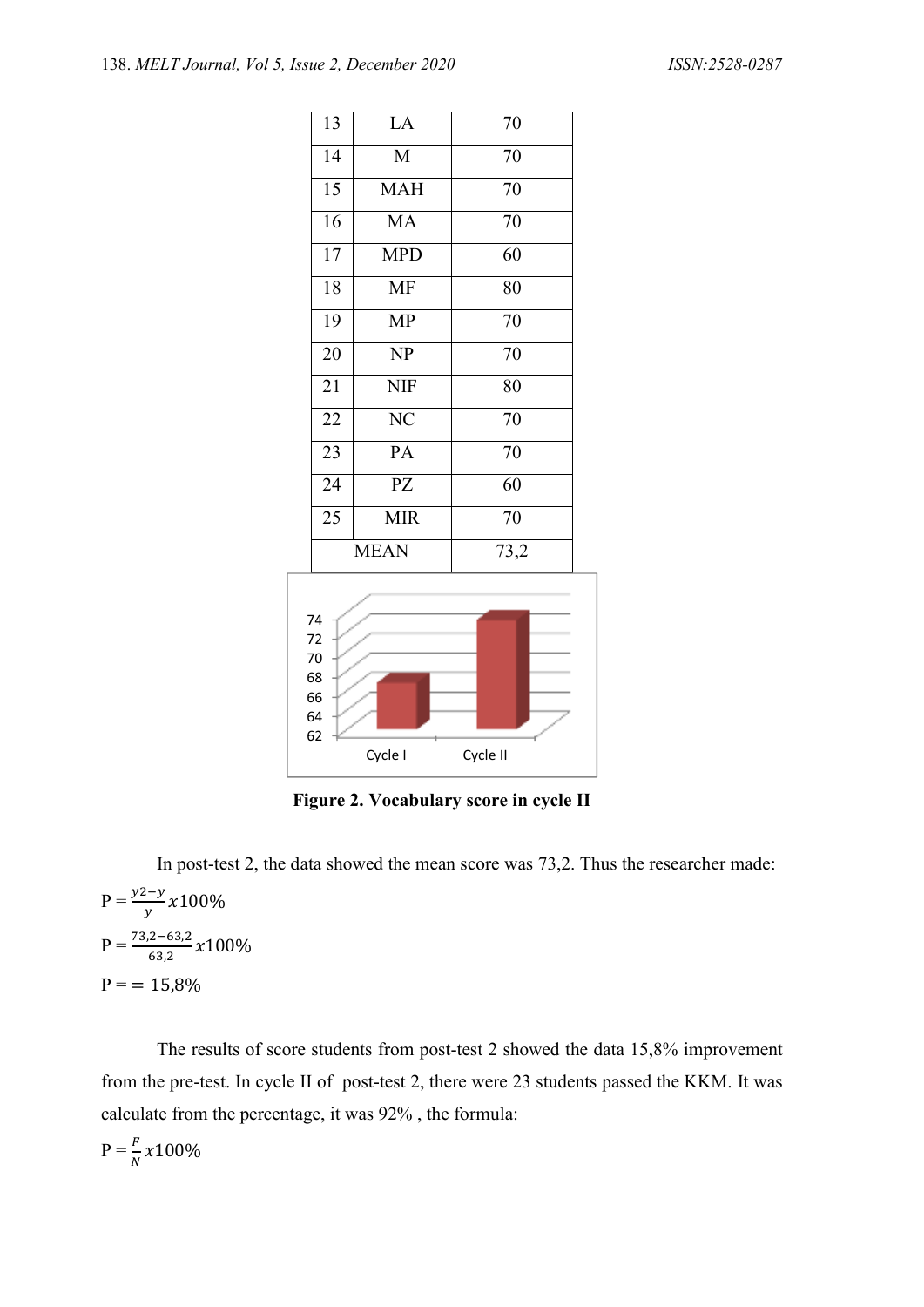$$
P = \frac{23}{25} \times 100\%
$$
  
P = 92%

Based on the data score above, the average students in this cycle is 73,2 and there are 23 students who passed the KKM or 15,8% of students. There are 2 of students who did not passed the KKM. There was improvement the score in this cycle and the CAR action research criteria where minimum of 75% of students passed the KKM. As a result of this cycle, the researcher stops this research and will not proceed to the next cycle.

| No | Cycle       | Mean | Percentage |
|----|-------------|------|------------|
|    | Pre-test    | 63,2 | 44%        |
| 2  | Post-test I | 66,8 | 60%        |
| 3  | Post-test   | 73,2 | 92%        |
|    |             |      |            |

**Table 3. Mean & Percentage** 



**Figure 3. Achivement Vocabulary score** 

## *Findings*

The Results of Teacher's Journal The Results of Post Interview for the Teacher The Results of Students Interview

# *Discussion*

 From the discussion above, we can see the teacher's strategy when teaching English vocabulary is very important for students. Teacher used two game when teaching vocabulary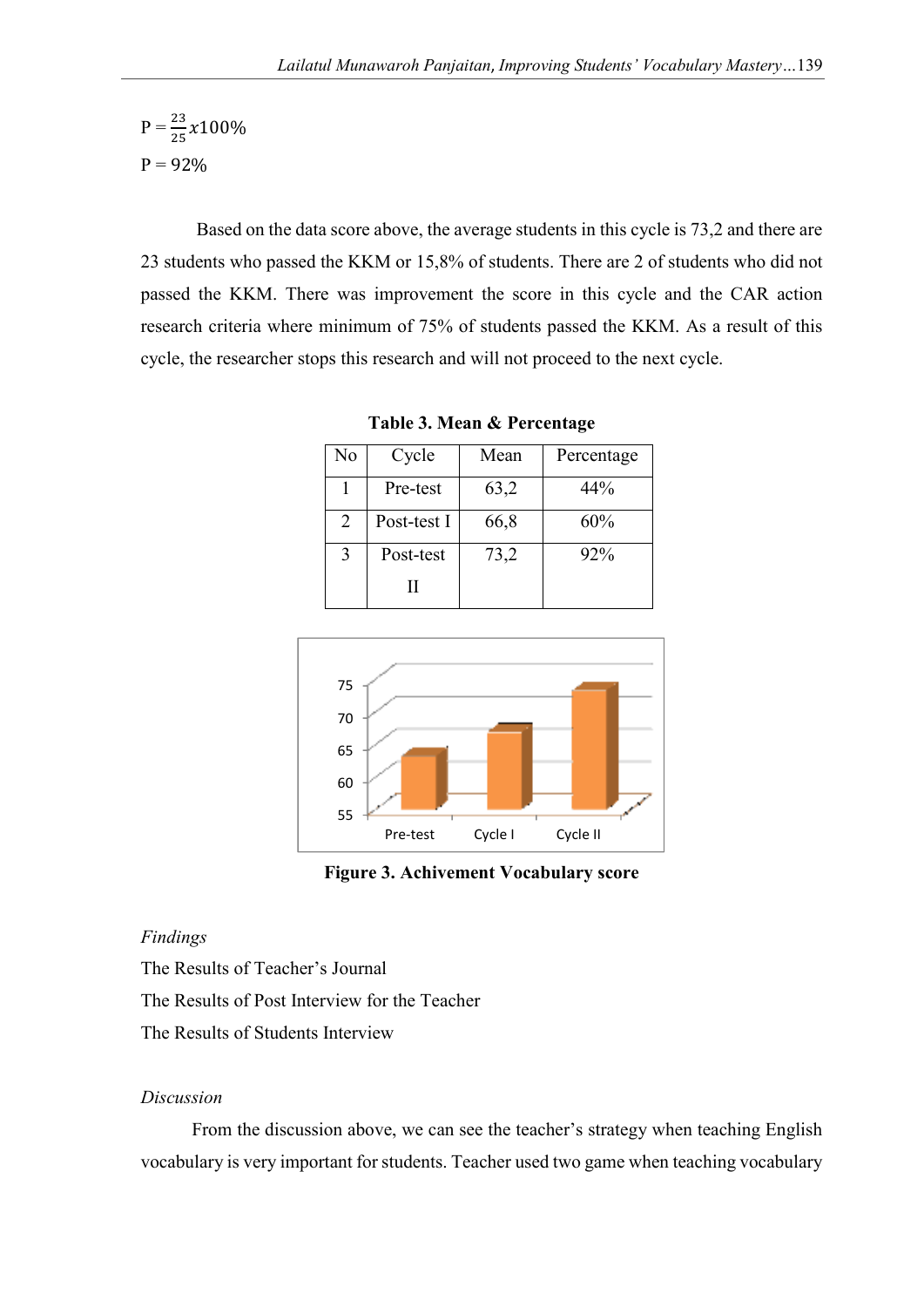such as: scrabble and crossword puzzle. These strategies helped students in ways that faster, easier and more fun to master the vocabulary. So, the teacher support the improvement of students' vocabulary mastery. The researcher and teacher decided to stop the research because the implementation of using crossword puzzle.

# **5. CONCLUSION AND SUGGESTION**

#### *Conclusion*

 The researcher concludes that use of crossword puzzle had improved the vocabulary mastery at second grade of Mts Al-Washliyah Medan.

 In conclusion, using crossword puzzle helped the students to improve their vocabulary skills. It really helps them not only meet new words but also still remember the words they already know. They find it easier to remember words when they learn because activities allow them to fulfill more than one word. The use of crossword puzzle are very interesting and really enjoyed by students, so students can learn without feeling like force. Therefore, the learning process becomes more fun.

#### *Suggestion*

 The results of the research that has been done, there are some suggestions to English teacher and other:

- 1. Crossword puzzle is effective to improve vocabulary skills.
- 2. Crossword puzzle can be alternative for students when bored .
- 3. This strategy is recomended to English teacher or other researchers who wants to do similar research.

#### **REFERENCES**

- [1] Cayne, B. S., & Lechner, D. (1987). The new lexicon Webster's dictionary of the English language, encyclopedic edition.
- [2] Gadsby, A. (2000). Longman Handy Learner's Dictionary of American English.
- [3] Graves, M. F. (2016). *The vocabulary book: Learning and instruction*. Teachers College Press.